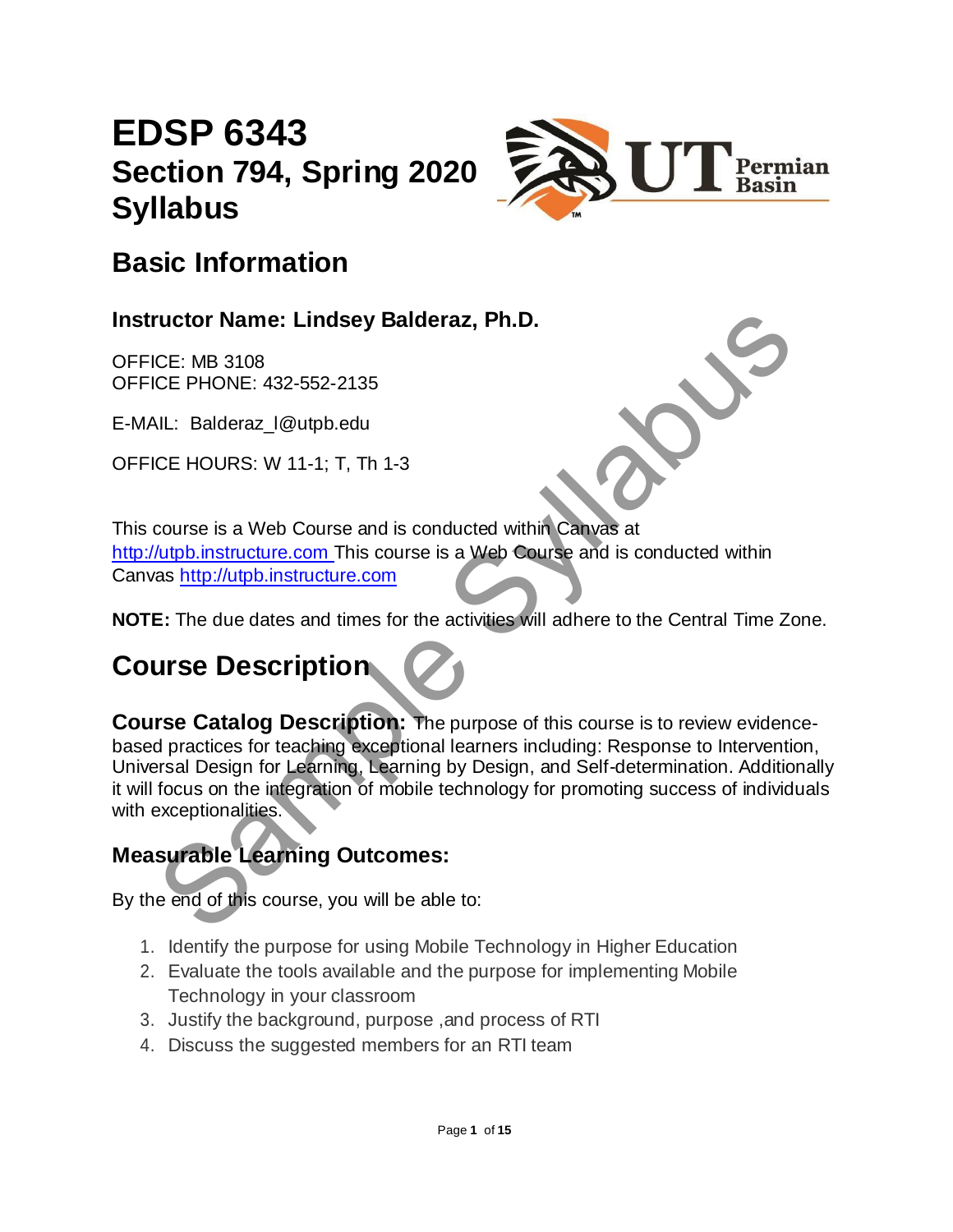- 5. Justify the background, components, implementation, and development of UDL in a classroom
- 6. Devise a UDL lesson plan
- 7. Assess the role of mobile technology in UDL
- 8. Analyze the background and development of Learning by Design
- 9. Evaluate how to Learning by Design impacts learners of the future
- 10. Conclude how LBD can be implemented for diverse learners
- 11. Evaluate the educational processes involved in transitioning out of high school
- 12. Generate a list of resources are available to young adults with disabilities
- 13. Formulate a plan to use mobile technology to facilitate independence for individuals with disabilities

#### **Prerequisites: Admission into graduate program**

## **Materials**

#### **Required Materials:**

Paperback, Carol Ann Tomlinson and Jay McTighe, Integrating Differentiated Instruction and Understanding by Design, First Edition, Pearson Publishing, 2006, 978-0-13- 338829-9

2. Generate a list of resources are available to young adults with disabilities<br>5. Formulate a plan to use mobile technology to facilitate independence<br>for individuals with disabilities<br>for individuals with disabilities<br>**e** Paperback, Roberta Kaufman and Robert Wandberg, Powerful Practices for High-Performing Special Educators, Frist Edition, Corwin Publishing, 2010, 978-1-4129-6807- 2

Paperback, Jacqueline S. Thousand, Richard A. Villa, and Ann I. Nevin, Differentiating Instruction, Second Edition, Corwin Publishing, 2015, 978-1-4833-4445-4

#### **Recommended Materials:**

*None*

**Other materials:**

*None*

## **Important Academic Dates**

UTPB [Academic Calendar](https://www.utpb.edu/calendar/iframe/academic-calendar.pdf)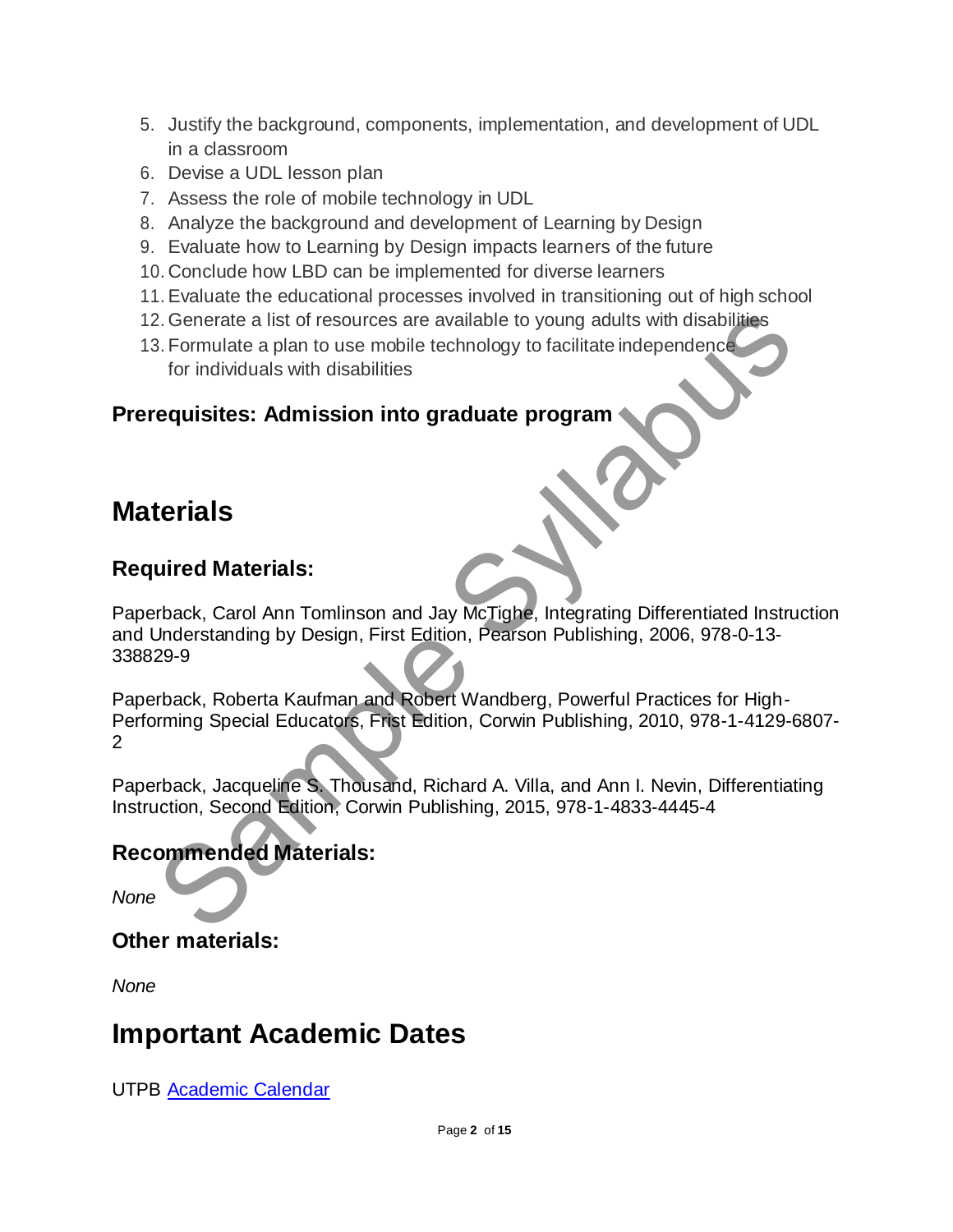## **Course Overview**

This course is divided into 7 modules. All seven modules are open at the beginning of the course, however, there are **SPECIFIC DUE DATES** for each assignment. Information regarding those due dates can be found by viewing the **Course Schedule** at the end of this Syllabus and in the Start Here module in Canvas.

**Readings:** Each week you will be expected to read chapter (s) from the course textbooks as indicated in the module along with lectures, article, websites, or videos. The expectation will vary from week to week based on the module topic and available online resources. You can expect to spend 3-4 hours each week reading.

**Exams/Quizzes:** There will be no exams or quizzes for this course. Assessment of skills will be gathered via module discussions and assignment activities.

soks as indicated in the module along with lectures, article, websites, or videos.<br>
sypectation will vary from week to speed on the module topic and available<br>
eresources. You can expect to speed 3-4 hours each week readin **Assignments:** For each module you will complete 1 or 2 activities that require to apply your learning to real world situations or strategies. These activities will allow you to analyze and evaluation the information covered in the module in order to synthesize and apply the knowledge and skills you have learned. You will need to carefully review the directions and rubrics provided in order to fully understand the expectation and grading for these activities.

**Research Projects:** There will be no research projects for this course.

**Discussion Topics:** You will participate in 3 group discussions that will each span 2 weeks. Each discussion begins with you posting 5 thoughtful questions and ends by you responding to 3 instructor selected thoughtful questions and 2 peers.

**Final Exam:** There will be no final exam.

**Presentations:** There will be no class presentations.

### **Grading:**

| <b>Course Assessment</b> | <b>DUE DATE</b> | <b>Points</b>           |
|--------------------------|-----------------|-------------------------|
| Secondary Authentication | March 15        | Complete/Inc<br>omplete |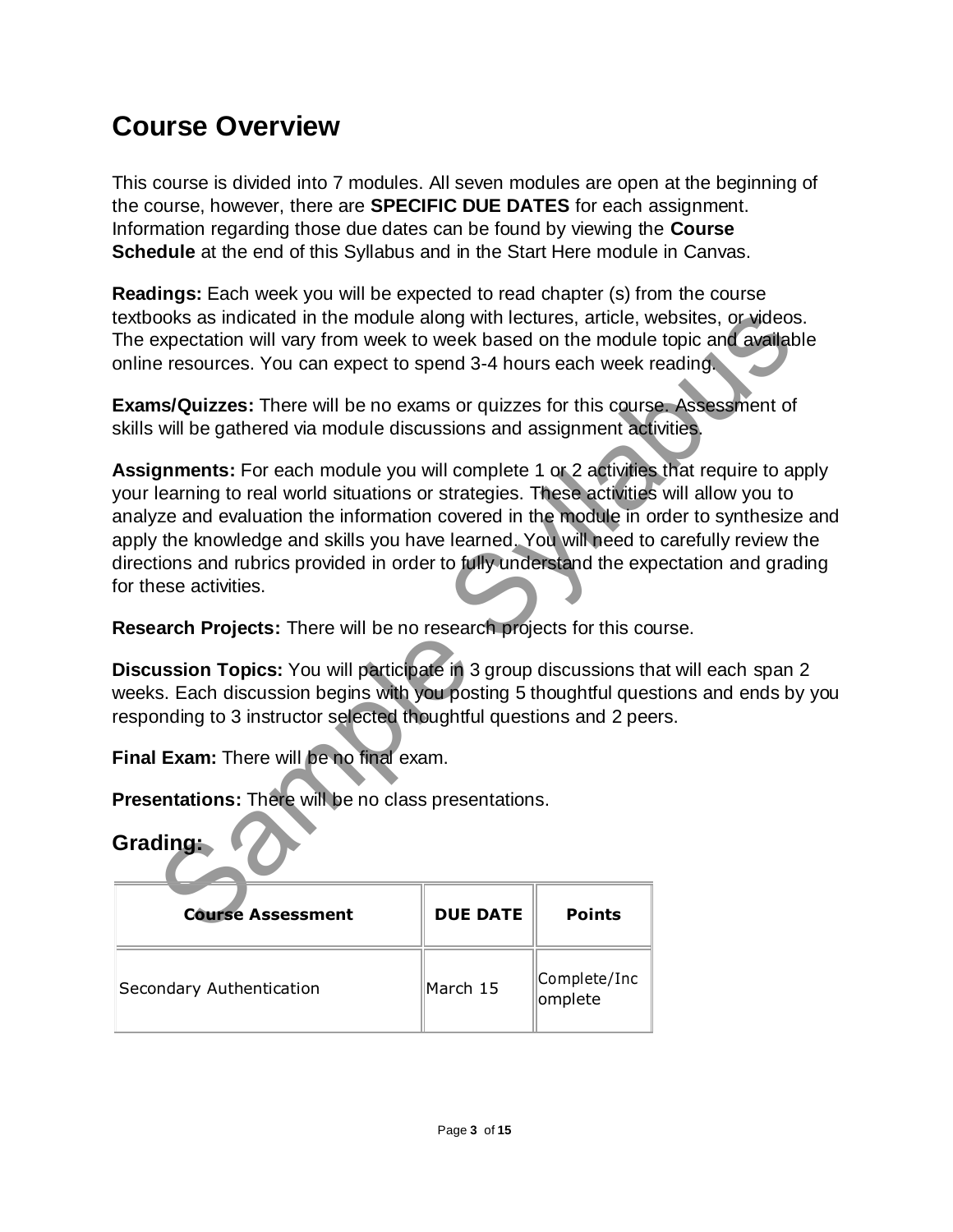| Video Introduction                                                                                    | March 15 | Complete/Inc<br>omplete |  |
|-------------------------------------------------------------------------------------------------------|----------|-------------------------|--|
| <b>SMART Goal</b>                                                                                     | March 15 | 5                       |  |
| <b>Module 1: Working with Diversity:</b><br><b>Rationale for Differentiated</b><br><b>Instruction</b> |          |                         |  |
| Assignment 1                                                                                          | March 22 | 100                     |  |
| Thoughtful Questions 1                                                                                | March 22 | 25                      |  |
| Module 2: Selecting a DI strategy:<br><b>Retrofit vs. UDL</b>                                         |          |                         |  |
| Assignment 2                                                                                          | March 29 | 100                     |  |
| Response to Instructor Selected TQ1<br>Response to Peers TQ1                                          | March 29 | 25                      |  |
| <b>Module 3: Teaching for Universal</b><br><b>Access to Content</b>                                   |          |                         |  |
| Assignment 3                                                                                          | April 5  | 25                      |  |
| Thoughtful Questions 2                                                                                | April 5  | 100                     |  |
| <b>Module 4: Universally Designed</b><br><b>Evaluation of Learning</b>                                |          |                         |  |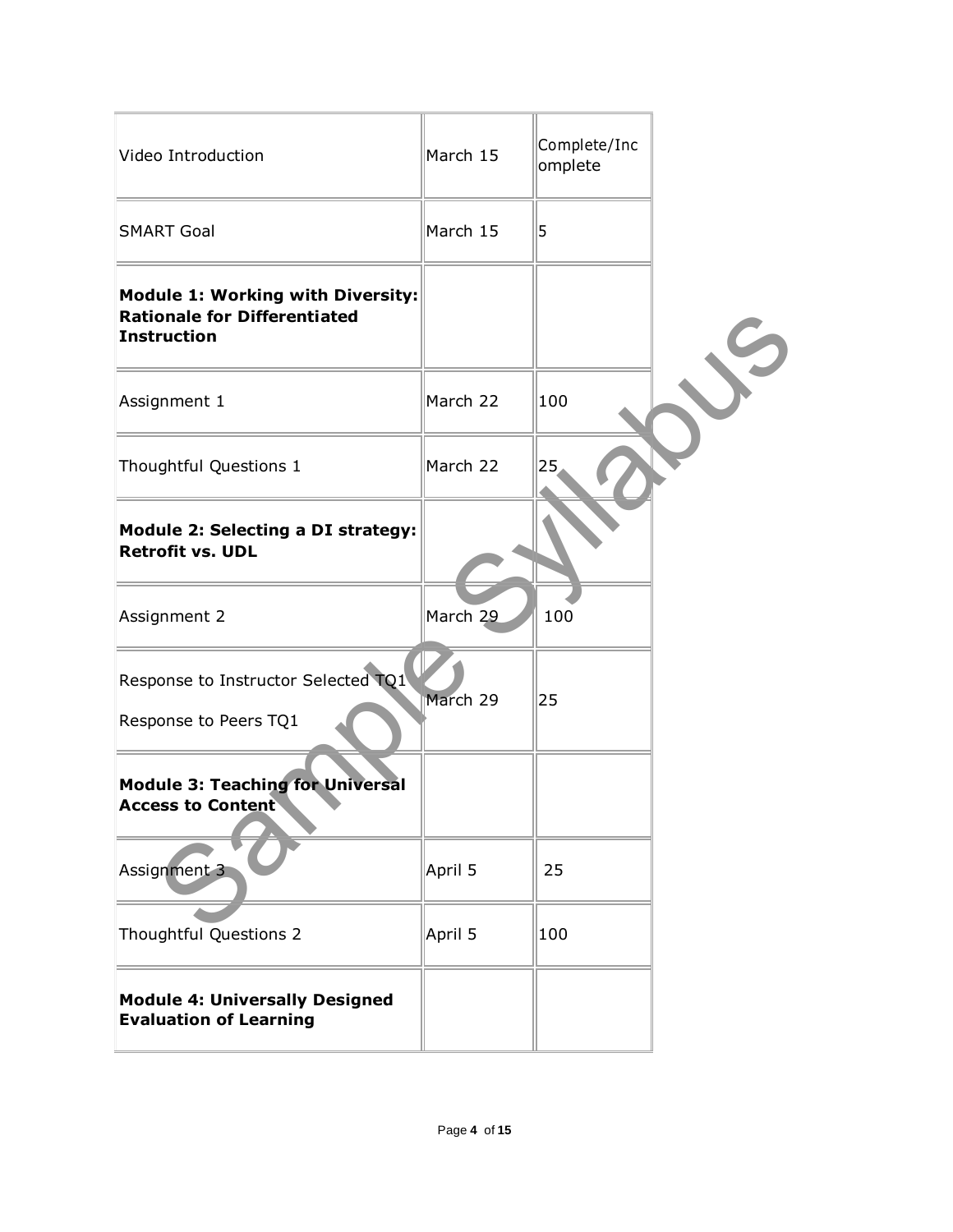| Assignment 4                                                                 | April 12 | 100 |  |
|------------------------------------------------------------------------------|----------|-----|--|
| Response to Instructor Selected TQ2<br>Response to Peers TQ2                 | April 12 | 25  |  |
| <b>Module 5: Collaboration</b>                                               |          |     |  |
| Assignment 5                                                                 | April 19 | 100 |  |
| Thoughtful Questions 3                                                       | April 19 | 25  |  |
| <b>Module 6: Integrating Technology</b><br>and TPACK                         |          |     |  |
| Assignment 6                                                                 | April 26 | 100 |  |
| Response to Instructor Selected TQs   April 26<br>3<br>Response to Peers TQ3 |          | 25  |  |
| <b>Module 7: Applying the Principles</b><br>of UDL and UbD                   |          |     |  |
| Assignment 7                                                                 | May 1    | 100 |  |
| <b>TOTAL</b>                                                                 |          | 855 |  |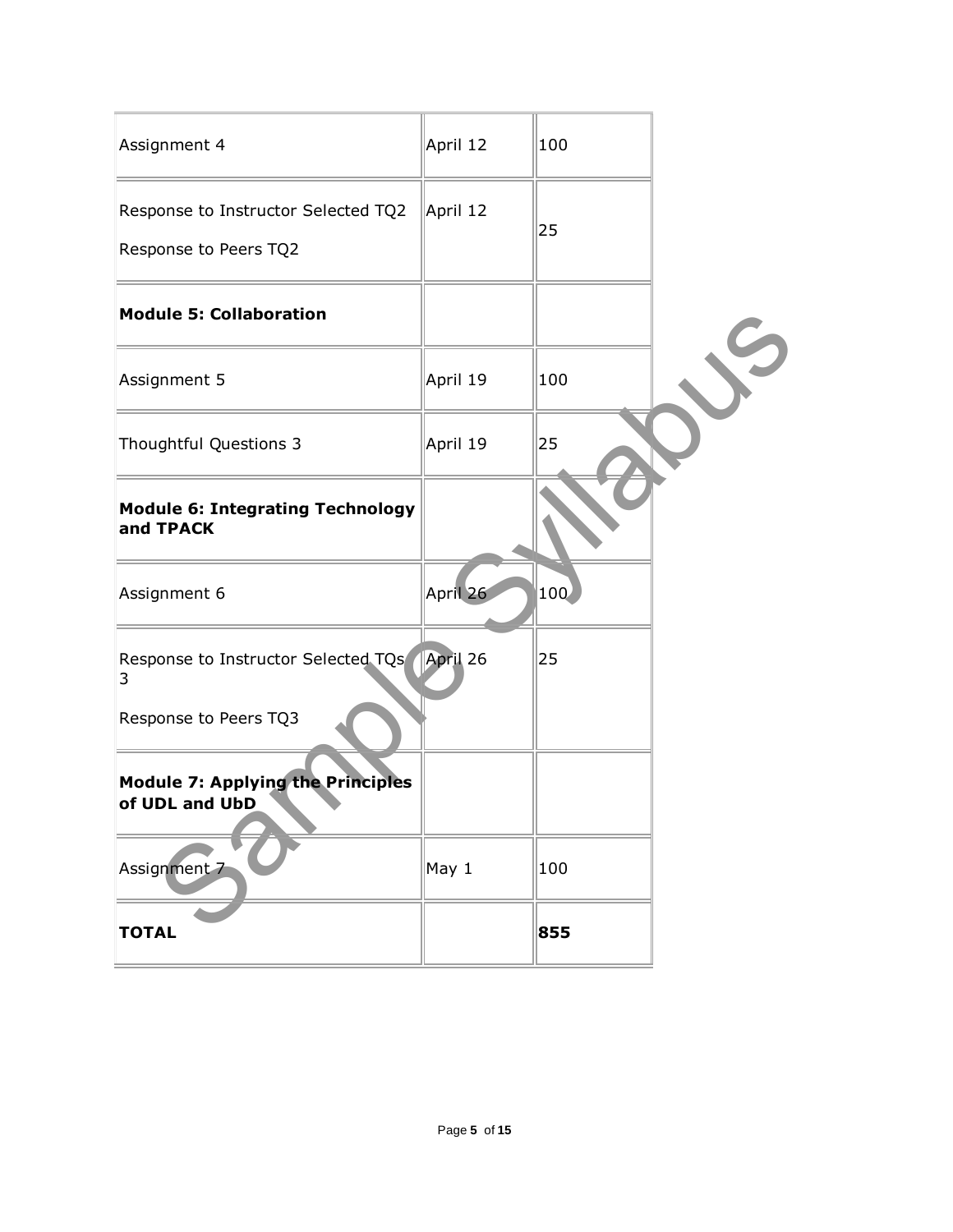#### **Grading Scale:**



*\*Unless otherwise stated, all materials, activities, and assessments are required and are not optional.*

#### **Communication, Grading & Feedback:**

Frameterial of "D" are given - Below<br>
The Cost of "D" are given - Below<br>
The Cost of "D" are given - Below<br>
Instantial Cost of "D" are given - Below<br>
Institutional.<br>
Sample Sylving and The Cost and The Cost of the Syllabus I will have your work graded and returned to you with feedback within 1 week of the submission date for each assignment. On the grading of each assignment I will use the rubric to indicate where points were earned/lost. I may also provide you with comments and feedback to help you improve your performance. Please review your assignment once it has been graded in order to improve your performance in the future if necessary. If there is any discrepancy in the grade, you must contact me immediately. You can check your grades by going to "Grades". You can also see recently graded assignment on the right hand column under "recent feedback."

As an online course you can expect email response to questions from the instructor within 48 hours. You may also call during my posted office hours. If I am going to be out due to ill health, attending a conference, etc., I will notify you using email and the announcements page on Canvas. There is a communication tools file in the start here portion of the website. This will provide you with all of the instructors contact information.

Please check Canvas announcements frequently for general communication about assignments and other feedback or class wide concerns. I generally try to make a class announcement every Monday morning to provide you with feedback on assignments,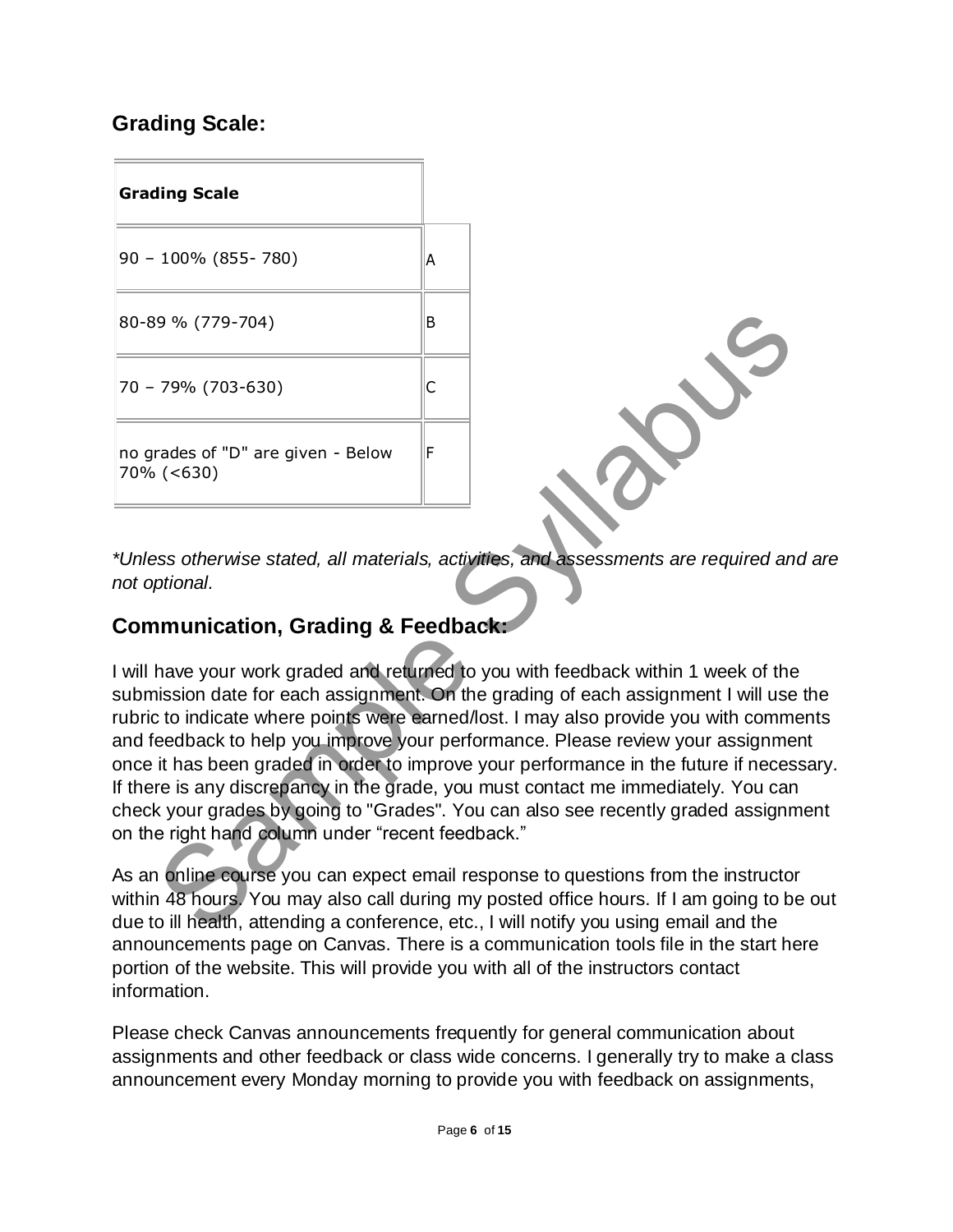upcoming due dates, and bonus point opportunities. You will be able to see upcoming due dates on the right hand column of the screen in Canvas. Also, if you click the "view course stream" you will be able to see announcements, assignment notifications, and discussions added to the course since your last login.

#### **Time Management:**

Samples and the student by the base and the base and the semester credit hourds the student to a total of twelve hours of work per week. The students who are the syllabus of with present over the syllabus of who have famil Each semester credit hour at U. T. Permian Basin represents a commitment on an average of three hours of "out of class" preparation and one hour of class attendance (or its equivalent) per week. For example, enrolling in a three semester credit hour class commits the student to a total of twelve hours of work per week. Students who are employed or who have family responsibilities are especially encouraged to bear this commitment in mind and to seek guidance from their academic advisors in determining a suitable academic schedule.

I do not necessarily expect you to put in a full twelve hours toward my course each week but if you have mapped out two hours the night before an assignment is due, you will most likely not be able to complete it on time...at least not with the quality I am looking for in your work.

## **Policies**

#### **Discussion Board**

Discussion Board is primarily for discussing course related topics and issues. Best practices are:

- 1. Read all message postings in online discussion.
- 2. Respond to the question directly
- 3. Reply to minimum of two other student posts.
- 4. Use a person's name in the body of your message when you reply to their message.
- 5. Avoid postings that are limited to 'I agree' or 'great idea', etc.
- 6. Ensure responses to questions are meaningful, reflective.
- 7. Support statements with concepts from course readings, refer to personal experience, examples.
- 8. Follow **Rules of Behavior (below).**

#### **Rules of Behavior**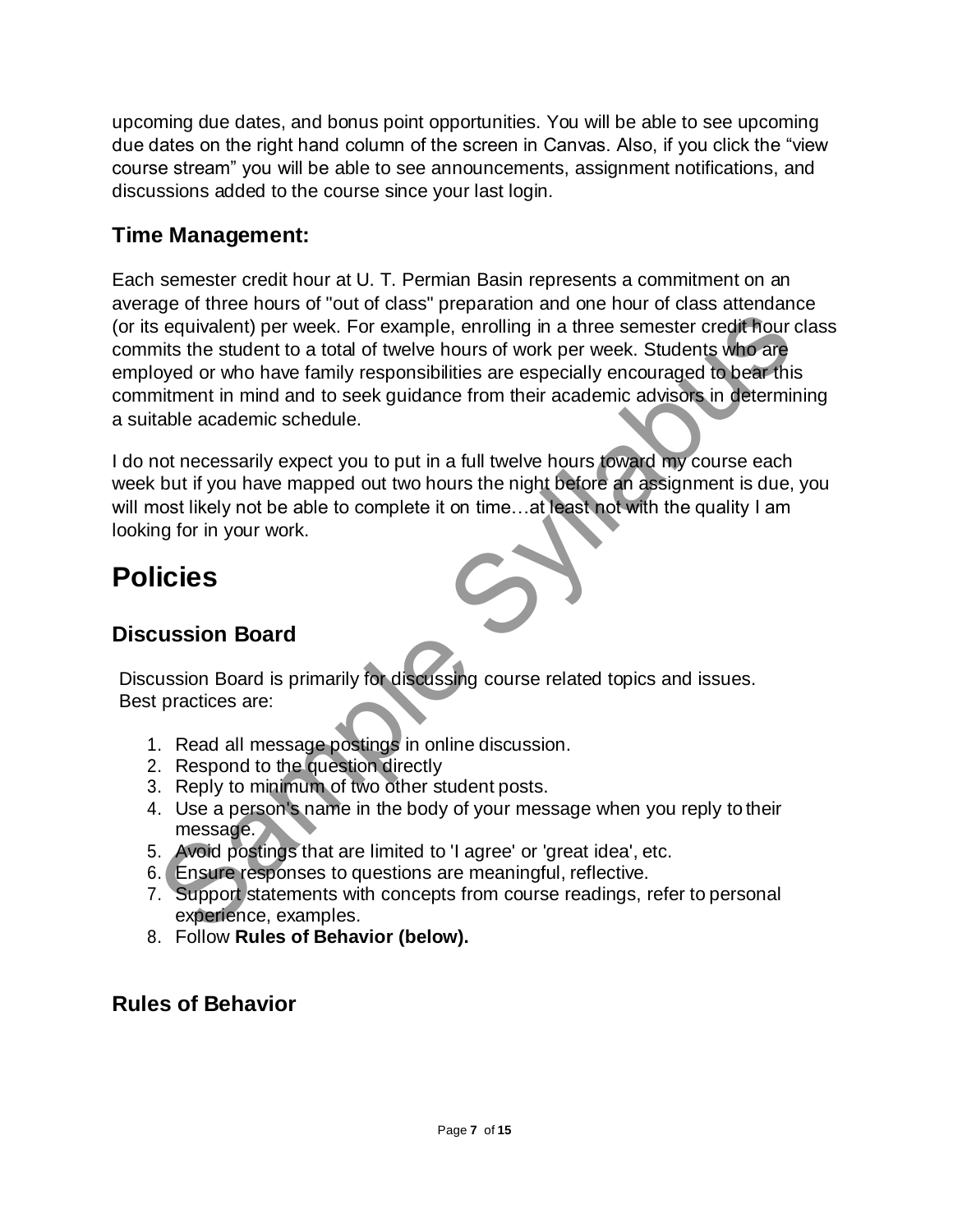Discussion areas are public to every student in this class (including your instructor) who will see what you write. Please pay attention to the language you use and adhere to the following guidelines:

- Do not post anything too personal.
- Do not use language that is inappropriate for a classroom setting or prejudicial in regard to gender, race, or ethnicity.
- Do not use all caps in the message box unless you are emphasizing (it is considered shouting).
- Be courteous and respectful to other people on the list
- Do not overuse acronyms like you would use in text messaging. Some of the list participants may not be familiar with acronyms.
- Use line breaks and paragraphs in long responses.
- Write your full name at the end of the posting.
- Be careful with sarcasm and subtle humor; one person's joke is another person's insult.

### **Make-Up/Late Submission Policy**

Be courteous and respectful to other people on the list<br>participants may not be familiar with acronyms.<br>participants may not be familiar with acronyms.<br>Use line breaks and paragraphs in long responses.<br>Write your full name All course activities must be submitted before or on set due dates. If the student is unable to abide by the due dates, it is her/his responsibility to contact the instructor immediately. There will be a 5 point deduction for each day an assignment is late. Discussion posts will not be accepted passed the due date. Students will not be allowed to make corrections. Extensions will be provided only to individuals who provide sufficient evidence of need (doctors note, etc.) 24 hours in advance of the deadline.

## **Academic Dishonesty/Plagiarism/Cheating**

The academic community regards academic dishonesty as an extremely serious matter, with serious consequences. Any effort to gain an advantage not given to all students is dishonest whether or not the effort is successful. Any suspicion of academic dishonesty will be reported and investigated. A student who engages in scholastic dishonesty that includes, but is not limited to cheating, plagiarism, and collusion will receive an "F" for the course.

All persons involved in academic dishonesty will be disciplined in accordance with University regulations and procedures. For complete information on UTPB student conduct and discipline procedures consult the [University's Handbook: Scholastic](https://www.utpb.edu/assets/images/student-code-of-conduct-2019.pdf) [Dishonesty.](https://www.utpb.edu/campus-life/dean-of-students/scholastic-dishonesty)

**Academic dishonesty** includes, but is not limited to cheating, plagiarism, collusion, falsifying academic records, misrepresenting facts, the submission for credit of any work or materials that are attributable in whole or in part to another person, taking an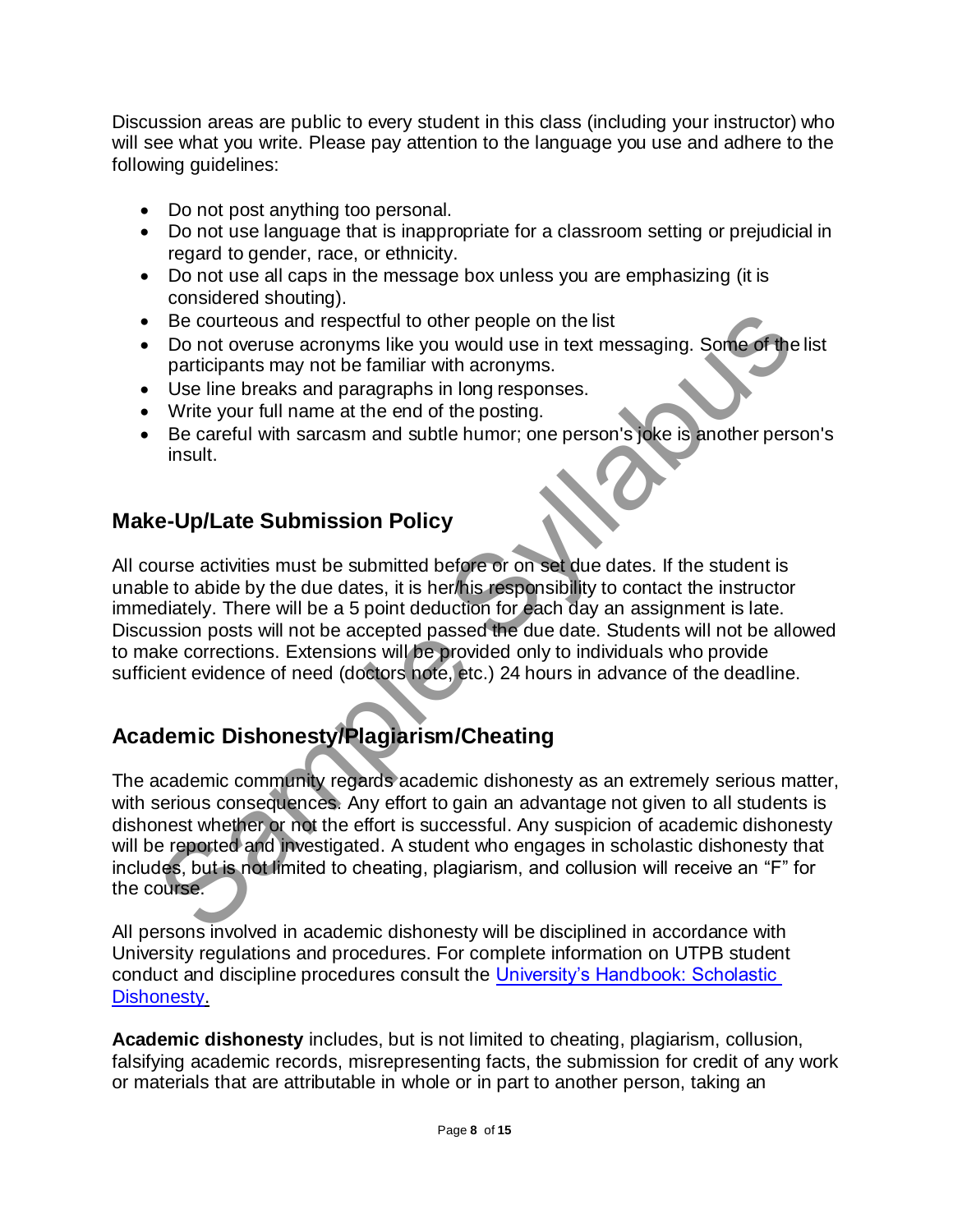examination for another person, any act designed to give unfair advantage to a student such as, but not limited to, submission of essentially the same written assignment for two courses without the prior permission of the instructor, or the attempt to commit such acts.

**Plagiarism** includes, but is not limited to the appropriation of, buying, receiving as a gift, or obtaining by any means material that is attributable in whole or in part to another source, including words, ideas, illustrations, structure, computer code, other expression and media, and presenting that material as one's own academic work being offered for credit.

#### **Attendance and Class Participation**

Regular and active participation is an essential, unmistakably important aspect of this online course. Students will log on a minimum of three times every seven days. All students are expected to do the work assigned, notify the instructor when emergencies arise.

#### **Tracking**

The learning management systems have a tracking features. Statistics are collected that quantifies how often and when students are active in the course and provides information if the student has accessed different pages of the course.

#### **Absenteeism**

t.<br>
Indiance and Class Participation<br>
Ilar and active participation is an essential, unmistakably important aspect of this<br>
ecourse. Students will log on a minimum of three times every seven days. All<br>
Is are expected to d All the course activities have set dates to be completed and submitted. After the due dates the activities will not be available for the students. Not logging into an online course is considered absenteeism. Contact instructor immediately in case of emergency medical situation.

#### **Course Incomplete/Withdrawal/Grade Appeal**

All students are required to complete the course within the semester they are signed up. Incomplete grades for the course are rarely given, will only be granted if the student provides a valid, documented excuse for not being able to complete the course on time, and has contacted the instructor prior to the scheduled last class to request an extension. The student signs a contract that includes the incomplete course activities and the new due dates.

Find information and dates regarding drops and withdrawals consult the University Handbook: Drops and Withdrawals and [Appeal Process.](https://www.utpb.edu/life-at-utpb/student-services/dean-of-students/student-grievances)

#### **Accommodation for Students with Disabilities**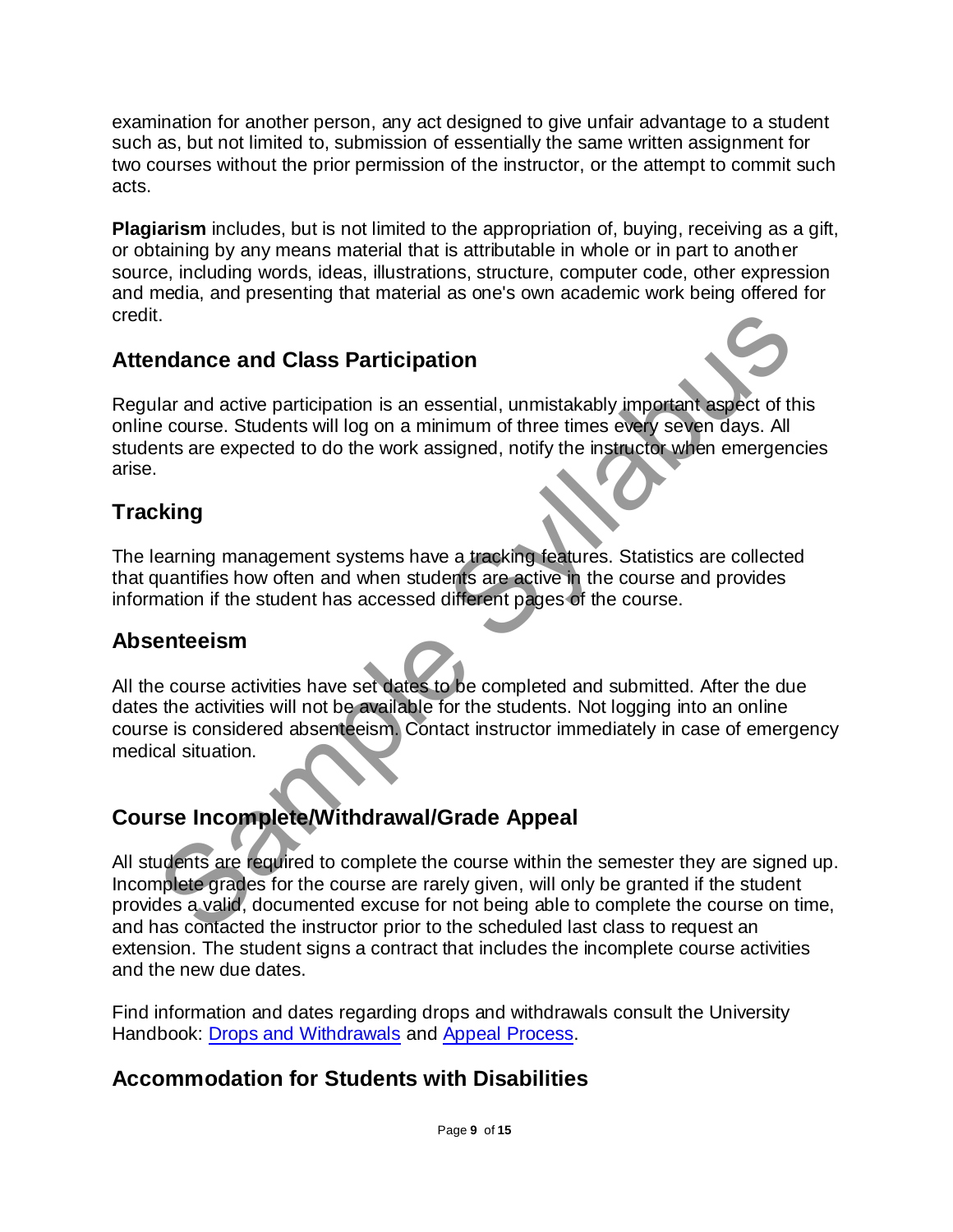*Students with Disabilities: The University of Texas of the Permian Basin in compliance with the Americans with Disabilities Act and Section 504 of the Rehabilitation Act provides "reasonable accommodations" to students with disabilities. Any student with a disability who is requesting an accommodation for this course must provide the instructor with official documentation in the form of a letter from the ADA Officer for Students. Only those students who have officially documented a need for an accommodation will have their request honored. \*\*Adapted from UTSA ADA syllabus statement.\*\**

*ADA Officer for Students: Mr. Paul Leverington Address: Mesa Building 4243 /4901 E. University, Odessa, TX 79762 Voice Telephone: 432-552-4696 Email: ada@utpb.edu*

# **Computer Skills, Technical & Software Requirements**

**Exa[mp](https://www.utpb.edu/academics/online-learning/reach-center/technical-requirements)le The Syllabury 4243/4901 E.** University, Odessa, TX 79762<br> **Example Telephone: 432-552-4696**<br> **Example Telephone: 432-552-4696**<br> **II:** <u>ada@utob.edu</u><br> **II:** ada@utob.edu<br>
II: ada@utob.edu<br>
II: ada@utob.edu<br>
Inter S Student will need to create word processing documents, save files, submit files. Additionally, students will need to access YouTube for uploading and sharing videos and "Practice" and instructional technology tool that will be used in this course. A video tutorial for both YouTube and Practice along with login guidelines will be provided in the start here module in Canvas.

Students can use cloud version of Word, PowerPoint and other Microsoft products through use of their UTPB Outlook 365 and UTPB email address. For more information refer to UTPB Office 365 Page.

### **Computer Technical Requirements**

See Technical Requirements

For the accessibility and privacy statements of external tools used within courses, go to [Accessibility and Privacy Statements.](https://www.utpb.edu/academics/online-learning/reach-center/ada_privacy)

### **Online Student Authentication**

UTPB requires that each student who registers for a distance course is the same student who participates in, completes, and receives credit for the course. UTPB's Distance Education Policy requires faculty members to employ at least two methods of verification to ensure student identities. To access online courses students must login to the UTPB learning management system using their unique personal identifying username and secure password. UTPB's Distance Education Policy requires at least one additional student identification method within the course that has been determined and approved by the faculty or academic program. This process will be:

Upload a clear image of yourself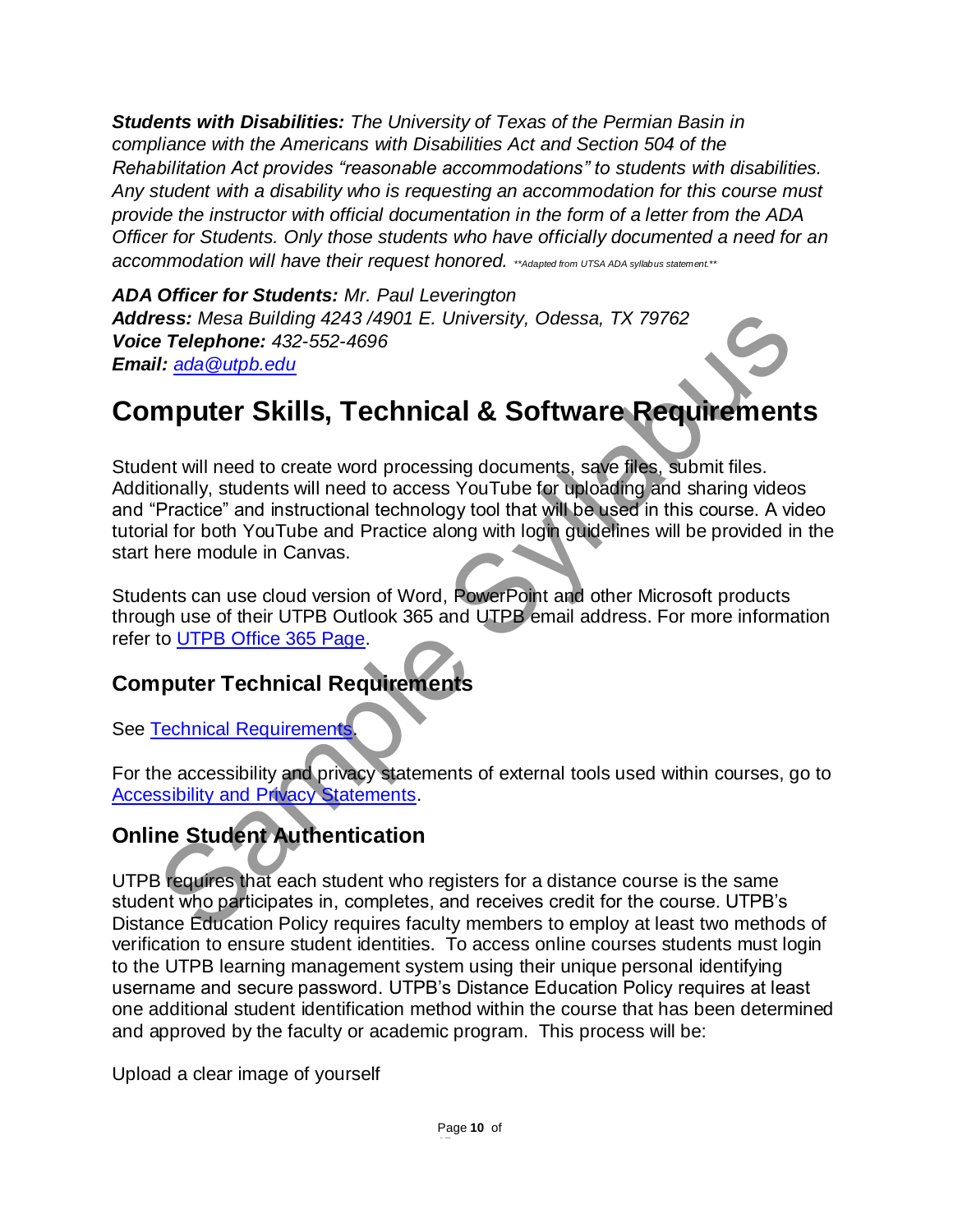- $\bullet$  In color
- Well lit, and no shadows on your face or your ID that can obscure your image
- Must be taken on the day you submit the photo to reflect your current appearance
- Taken in full-face view directly facing the camera
- With a neutral facial expression and both eyes open

Then a picture of your ID (can be a UTPB ID or government issued ID) with only your name and picture showing (Picture ID card in which the ID number has been covered (tape over any numbers).

Make sure to attach *both image files* in either JPEG or PNG format to the assignment BEFORE you submit it.

\*Approved up to date photo identifications are: passports, government issued identification, driver's licenses, military ID from DoD. Dual credit and early college high school students use school district identifications.

## **Preparation for Emergencies**

## **Computer Crash**

over any numbers).<br>
See sure to attach **both image files** in either JPEG or PNG format to the assignment<br>
DRE you submit it.<br>
finction, driver's licenses, military ID from DoD. Dual credit and early college highter<br>
distin Not having a working computer or a crashed computer during the semester will NOT be considered as an acceptable reason for not completing course activities at a scheduled time. NOTE: Identify a second computer before the semester begins, that you can use when/if your personal computer crashes.

## **Complete Loss of Contact**

If you lose contact with course connectivity completely (i.e. you cannot contact me via Canvas or email), you need to call instructor, and leave message regarding connectivity loss and contact information.

## **Lost/Corrupt/Missing Files**

You must keep/save a copy of every project/assignment on an external drive, UTPB Outlook 365 OneDrive, or personal computer. In the event of any kind of failure (e.g. virus infection, student's own computer crashes, loss of files in cyberspace, etc.) or any contradictions/problems, you may be required to resubmit the files.

# **End-of-Course Evaluation & Instructor Evaluation**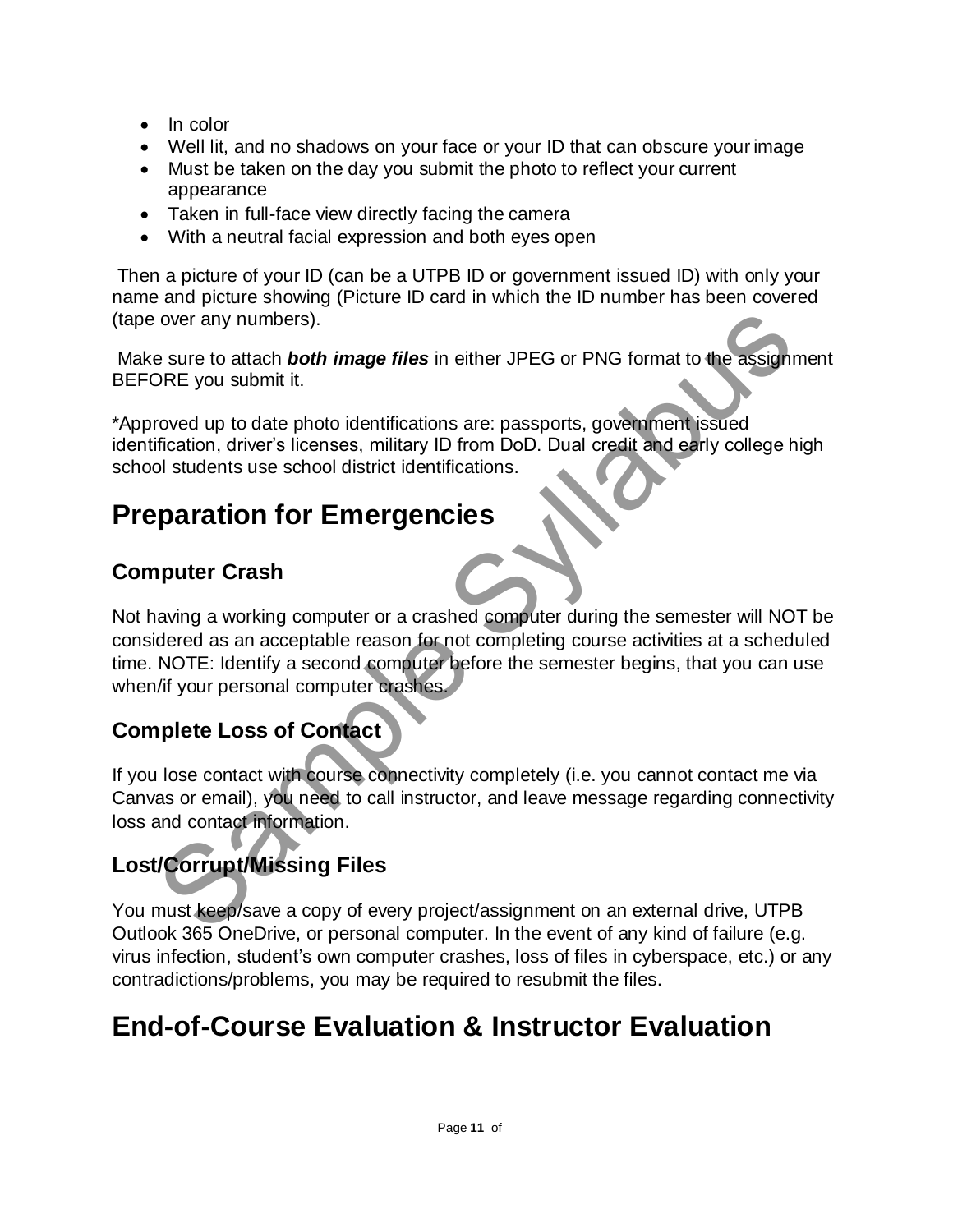Every student is encouraged to complete an end of course evaluation survey provided by UTPB. During the last two weeks of class, there will be an announcement in Canvas, an email, and a button in your course navigation that will take you to any available surveys.

The survey is anonymous and your responses are confidential. Your feedback is critical to us and to your instructor as we strive to improve our offerings, and our support of you, the students.

| <b>Student Support Services</b>                    |                                                                                                                                                                                                                        |
|----------------------------------------------------|------------------------------------------------------------------------------------------------------------------------------------------------------------------------------------------------------------------------|
| <b>SERVICE</b>                                     | <b>CONTACT</b>                                                                                                                                                                                                         |
| <b>ADA</b><br><b>Accommodation/Support</b>         | <b>Testing Services &amp; Academic Accommodations</b><br><b>Department</b><br>(432) 552-4696                                                                                                                           |
| <b>Advising</b>                                    | (432) 552-2661<br><b>UTPB Academic Advising Center</b>                                                                                                                                                                 |
| <b>Bookstore</b>                                   | <b>UTPB Campus Bookstore</b><br>(432) 552-0220                                                                                                                                                                         |
| Email, Office 365,<br>my.utpb.edu                  | <b>Information Technology</b>                                                                                                                                                                                          |
| <b>Financial Aid and</b><br><b>Scholarship</b>     | <b>UTPB Financial Aid</b><br>(432) 552-2620                                                                                                                                                                            |
| Library                                            | The J. Conrad Dunagan Library Online at<br>432) 552-2370                                                                                                                                                               |
| Registrar                                          | <b>UTPB Registrar</b><br>(432) 552-2635                                                                                                                                                                                |
| <b>Student Services</b>                            | <b>Student Services</b><br>(432) 552-2600                                                                                                                                                                              |
| <b>Technical Support</b>                           | Canvas<br>1-866-437-0867                                                                                                                                                                                               |
| <b>Tutoring &amp; Learning</b><br><b>Resources</b> | If you are taking courses through UTPB the following<br>links provide services: Smarthinking Online Tutoring<br>(provides tutoring services), <b>SmarterMeasure</b> (measures<br>learner readiness for online course). |
| <b>SERVICE</b>                                     | <b>CONTACT</b>                                                                                                                                                                                                         |

## **Student Support Services**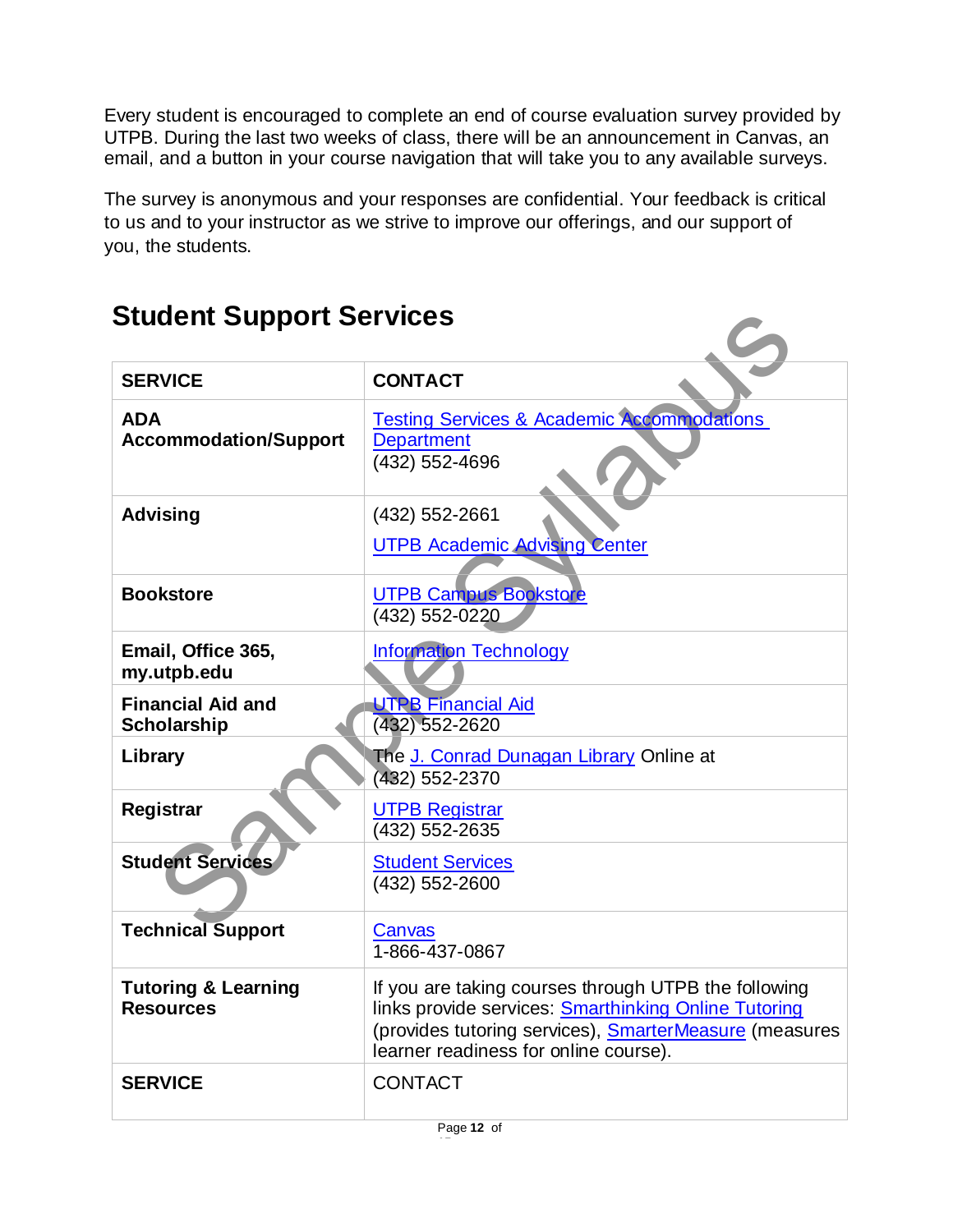| <b>Technical Support</b>                | Canvas<br>1-866-437-0867                                                                                                                                                                                                      |
|-----------------------------------------|-------------------------------------------------------------------------------------------------------------------------------------------------------------------------------------------------------------------------------|
| Tutoring & Learning<br><b>Resources</b> | If you are taking courses through UTPB the following<br>links provide services: <b>Smarthinking Online Tutoring</b><br>(provides tutoring services), <b>SmarterMeasure</b> (measures<br>learner readiness for online course). |

### **Disclaimer & Rights**

### **Copyright Statement**

# **Schedule**

| Information contained in this syllabus was to the best knowledge of the instructor<br>considered correct and complete when distributed for use in the beginning of the<br>semester. However, the instructor reserves the right, acting within the policies and<br>procedures of UTPB to make changes in the course content or instructional technique<br>without notice or obligation. The students will be informed about the changes, if any. |                 |                         |  |
|-------------------------------------------------------------------------------------------------------------------------------------------------------------------------------------------------------------------------------------------------------------------------------------------------------------------------------------------------------------------------------------------------------------------------------------------------|-----------------|-------------------------|--|
| <b>Copyright Statement</b>                                                                                                                                                                                                                                                                                                                                                                                                                      |                 |                         |  |
| Many of the materials that are posted within UTPB courses are protected by copyrigh<br>law. These materials are only for the use of students enrolled in the course and only f<br>the purpose of the course. They may not be further retained or disseminated.                                                                                                                                                                                  |                 |                         |  |
| <b>Schedule</b>                                                                                                                                                                                                                                                                                                                                                                                                                                 |                 |                         |  |
| Grading:                                                                                                                                                                                                                                                                                                                                                                                                                                        |                 |                         |  |
| <b>Course Assessment</b>                                                                                                                                                                                                                                                                                                                                                                                                                        | <b>DUE DATE</b> | <b>Points</b>           |  |
| Secondary Authentication                                                                                                                                                                                                                                                                                                                                                                                                                        | March 15        | Complete/Inc<br>omplete |  |
|                                                                                                                                                                                                                                                                                                                                                                                                                                                 |                 |                         |  |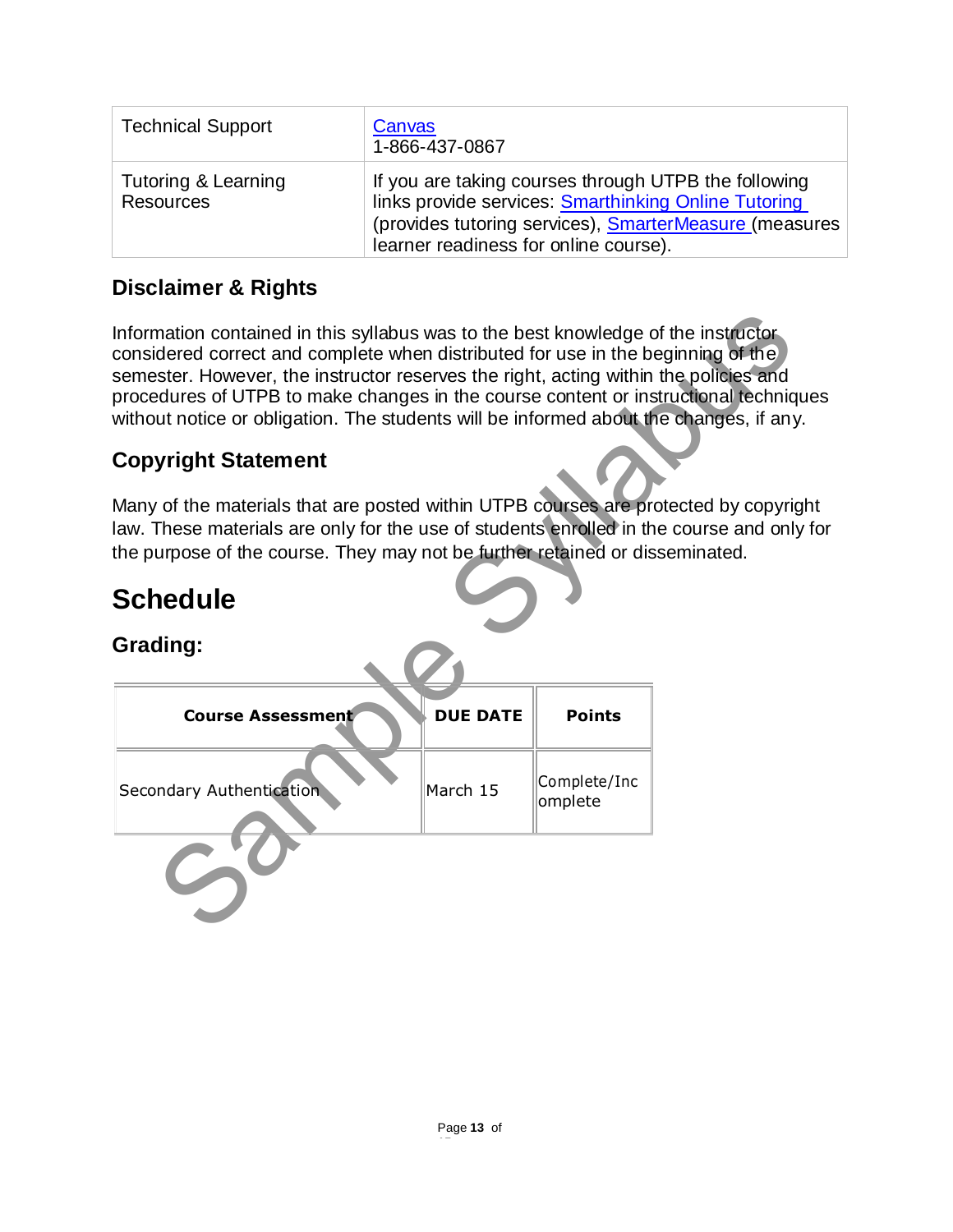| Video Introduction                                                                                    | March 15 | Complete/Inc<br>omplete |  |
|-------------------------------------------------------------------------------------------------------|----------|-------------------------|--|
| <b>SMART Goal</b>                                                                                     | March 15 | 5                       |  |
| <b>Module 1: Working with Diversity:</b><br><b>Rationale for Differentiated</b><br><b>Instruction</b> |          |                         |  |
| Assignment 1                                                                                          | March 22 | 100                     |  |
| Thoughtful Questions 1                                                                                | March 22 | 25 <sub>1</sub>         |  |
| Module 2: Selecting a DI strategy:<br><b>Retrofit vs. UDL</b>                                         |          |                         |  |
| Assignment 2                                                                                          | March 29 | 100                     |  |
| Response to Instructor Selected TQ1<br>Response to Peers TQ1                                          | March 29 | 25                      |  |
| <b>Module 3: Teaching for Universal</b><br><b>Access to Content</b>                                   |          |                         |  |
| Assignment 3                                                                                          | April 5  | 25                      |  |
| Thoughtful Questions 2                                                                                | April 5  | 100                     |  |
| <b>Module 4: Universally Designed</b><br><b>Evaluation of Learning</b>                                |          |                         |  |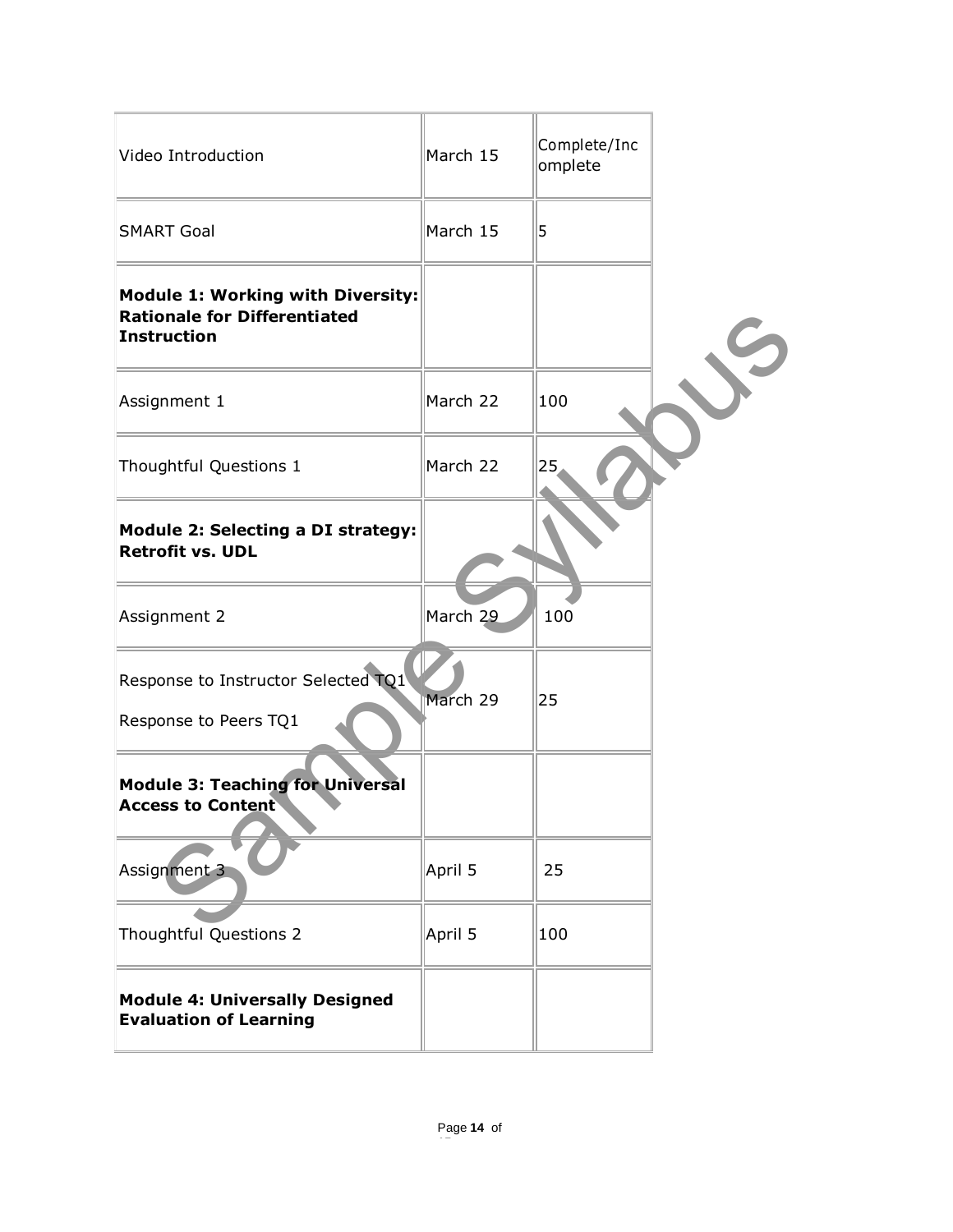| Assignment 4                                                                 | April 12 | 100 |  |
|------------------------------------------------------------------------------|----------|-----|--|
| Response to Instructor Selected TQ2<br>Response to Peers TQ2                 | April 12 | 25  |  |
| <b>Module 5: Collaboration</b>                                               |          |     |  |
| Assignment 5                                                                 | April 19 | 100 |  |
| Thoughtful Questions 3                                                       | April 19 | 25  |  |
| <b>Module 6: Integrating Technology</b><br>and TPACK                         |          |     |  |
| Assignment 6                                                                 | April 26 | 100 |  |
| Response to Instructor Selected TQs   April 26<br>3<br>Response to Peers TQ3 |          | 25  |  |
| <b>Module 7: Applying the Principles</b><br>of UDL and UbD                   |          |     |  |
| Assignment 7                                                                 | May 1    | 100 |  |
| <b>TOTAL</b>                                                                 |          | 855 |  |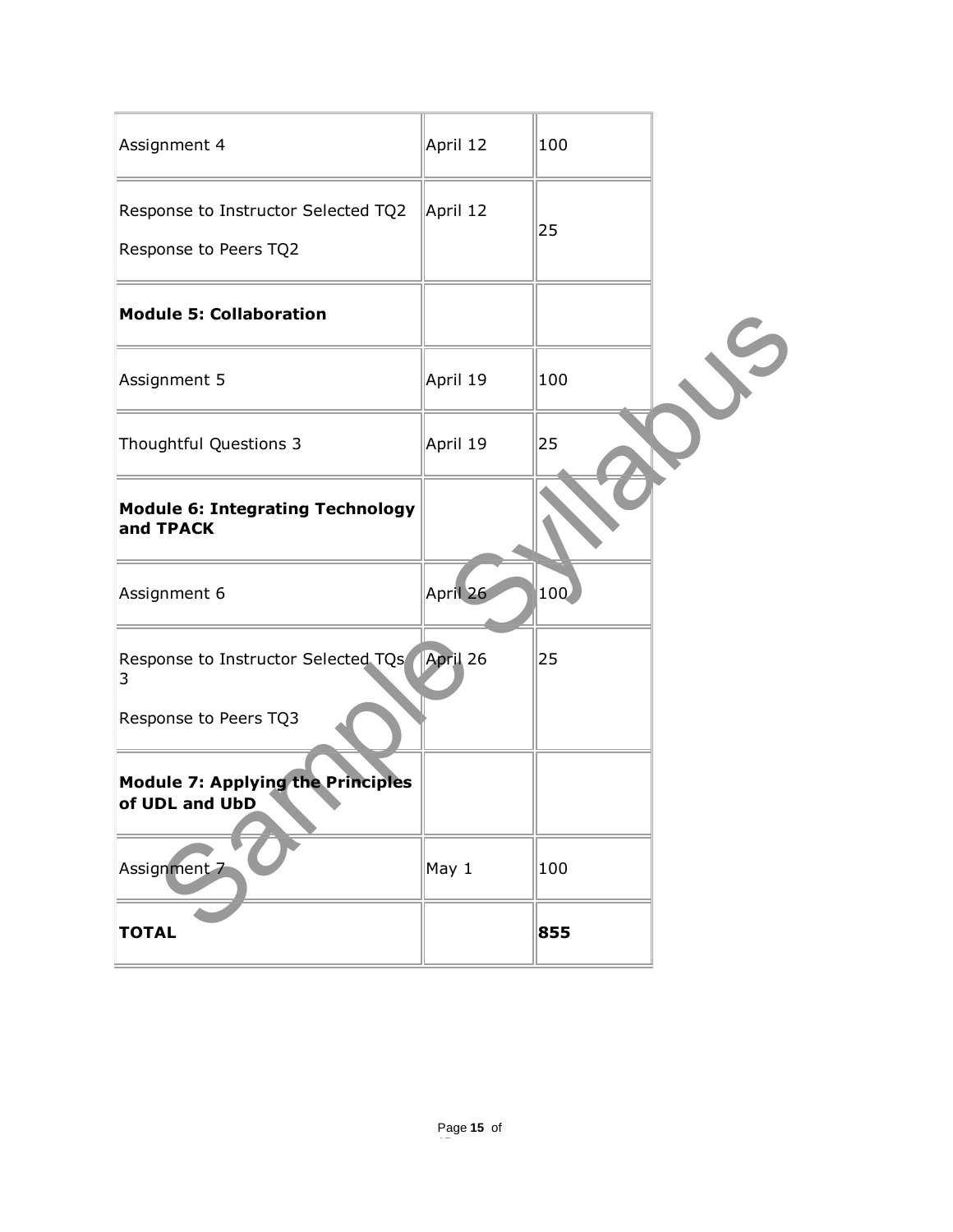Sample Syllabus